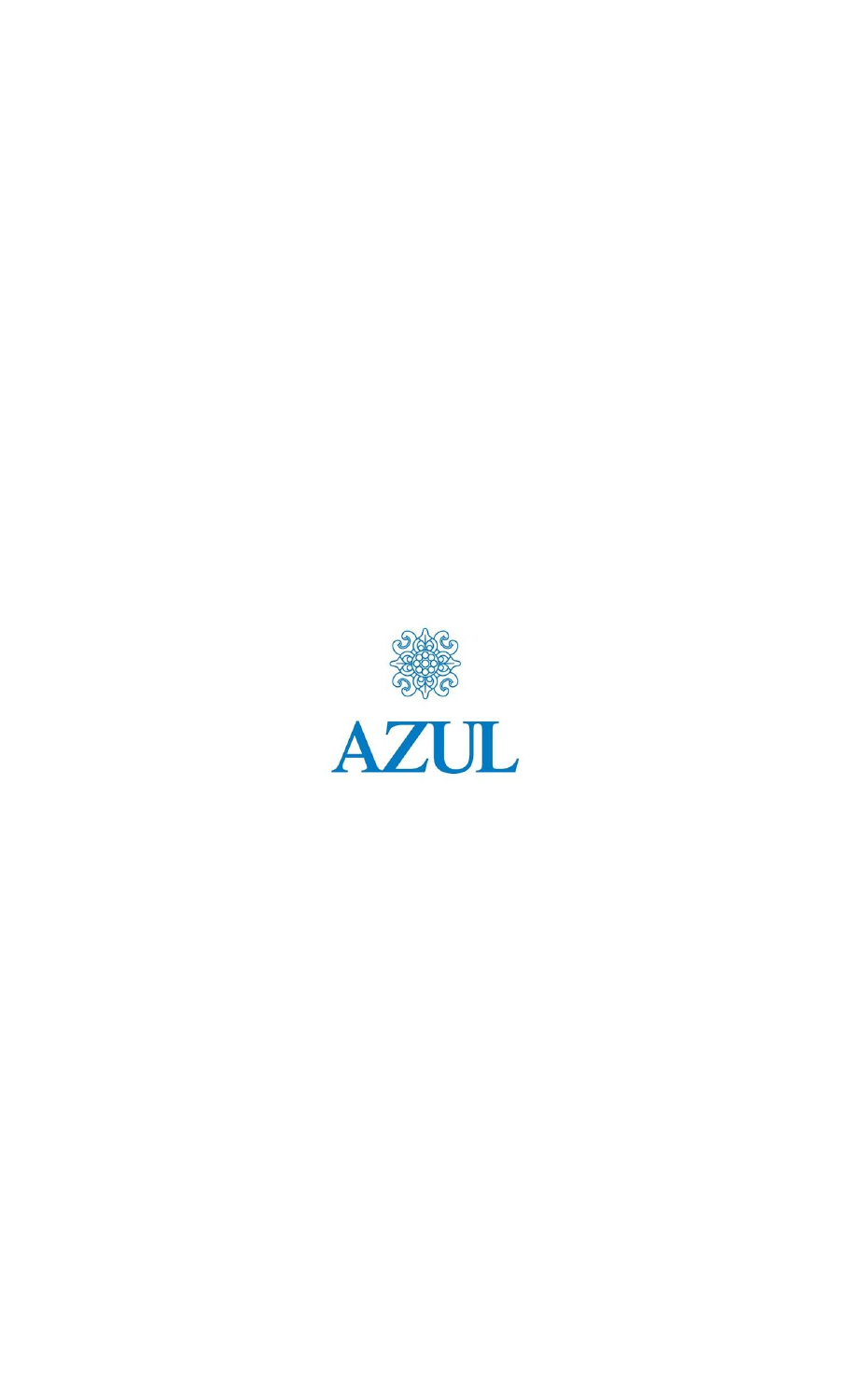## **DESAYUNO • BREAKFAST**

|                | ik Plato de frutas / Fresh fruit plate<br>Sandía, piña, melón y papaya<br>Watermelon, pineapple, cantaloupe and papaya,                                                                                                                                         |                           |                     |               | \$105 |
|----------------|-----------------------------------------------------------------------------------------------------------------------------------------------------------------------------------------------------------------------------------------------------------------|---------------------------|---------------------|---------------|-------|
|                | iam Jugos / Juices<br>Naranja, toronja, zanahoria, betabel, jugo verde<br>/ Orange, grapefruit, carrot,                                                                                                                                                         |                           |                     |               | \$60  |
|                | Avena caliente / Hot oatmeal<br>Acompañada de plátano, fresa, zarzamora,<br>moras y canela<br>Served with bananas, strawberries, blackberries,<br>blueberries and cinnamon                                                                                      |                           |                     |               | \$90  |
|                | Bagel de salmón ahumado / Bagel with smoked salmon<br>Con queso crema, salmón noruego, alcaparras, limón, clara<br>y yema de huevo picada / Cream cheese, Norwegian<br>salmon, capers, lemon and chopped hardboiled egg                                         |                           |                     |               | \$165 |
|                | Canasta de minipan dulce / Mini pastry basket<br>Cinco variedades de pan dulce: croissants, rollo de<br>chocolate, concha, banderilla y muffin<br>Five varieties: croissants, chocolate rolls, conchas,<br>banderilla and muffin                                |                           |                     |               | \$75  |
|                | <b>Cereales / Cereal</b><br>Servidos con leche entera, descremada o soya<br>Served with whole, skim or soy milk<br>Choco Krispis (Cocoa Krispies), Corn Flakes, All-Bran,<br>Froot Loops                                                                        |                           |                     |               | \$90  |
| <b>Algebra</b> | Licuados de yogurt / Yogurt smoothies<br>Fresa, plátano, frambuesa, ciruela pasa, piña (solicite su<br>licuado natural, con cereal o granola) / Strawberry, banana,<br>raspberry, prunes, pineapple (request your smoothie plain,<br>or with cereal or granola) |                           |                     |               | \$85  |
|                | <b>Yogurts</b><br>Natural o de sabor con granola y frutos rojos<br>Plain or flavored served with granola and red berries<br>0% grasa / Fat free                                                                                                                 |                           |                     |               | \$65  |
|                | Pan francés / French toast<br>Con frutos rojos, crema batida y crema inglesa<br>With red berries, whipped cream and English<br>cream                                                                                                                            |                           |                     |               |       |
|                |                                                                                                                                                                                                                                                                 |                           |                     |               |       |
|                | LIBRE DE GLUTEN<br>GLUTEN FREE                                                                                                                                                                                                                                  | BAJO EN CALORIAS<br>LIGHT | ORGANICO<br>ORGANIC | SUAVE<br>MILD |       |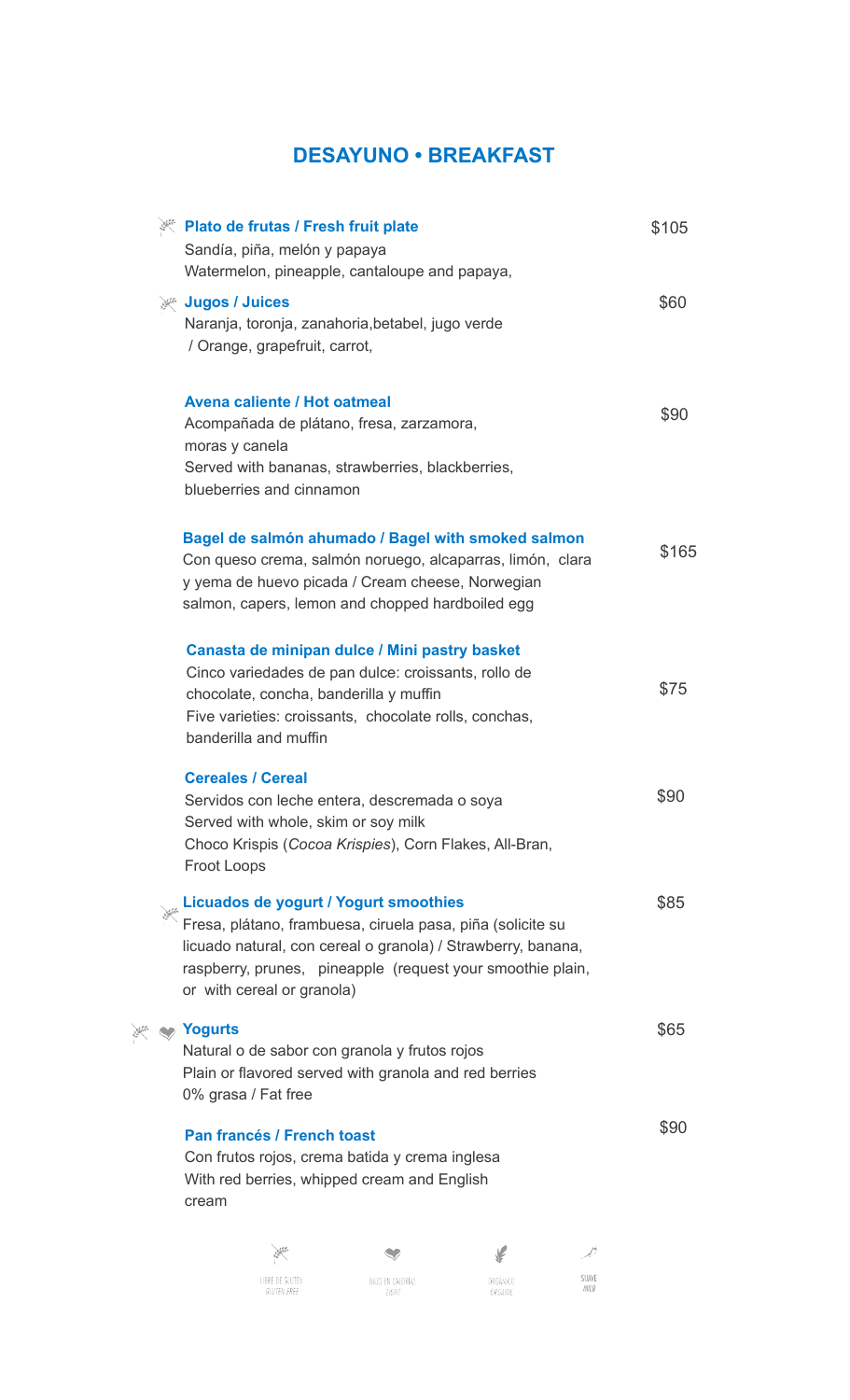| <b>Waffles</b><br>Con crema inglesa, crema chantillí y frutos rojos;<br>servidos con miel de maple, miel de abeja y mantequilla<br>With English cream, whipped cream and red berries,<br>served with maple syrup, honey and butter                                                                                                                                | \$120 |
|-------------------------------------------------------------------------------------------------------------------------------------------------------------------------------------------------------------------------------------------------------------------------------------------------------------------------------------------------------------------|-------|
| Canasta de pan salado / Bread basket<br>Blanco, integral y del día<br>White, whole wheat and our daily special                                                                                                                                                                                                                                                    | \$75  |
| Desayuno americano / American breakfast<br>Café, plato de fruta, jugo de naranja y huevos al<br>gusto con jamón, salchicha o tocino<br>Coffee, fresh fruit plate, orange juice and eggs any<br>style served with ham, sausage or bacon                                                                                                                            | \$255 |
| <b>ESPECIALIDADES • SPECIALTIES</b>                                                                                                                                                                                                                                                                                                                               |       |
| Huevos al gusto / Eggs any style<br>Omelette, estrellados o revueltos con jamón, salchicha,<br>tocino, champiñones, espárragos, salmón ahumado,<br>espinacas, queso Gruyère o queso cheddar<br>Omelet, sunny-side up or scrambled, with your choice of<br>extras: ham, sausage, bacon, mushrooms, asparagus,<br>smoked salmon, spinach, Gruyère or cheddar cheese | \$145 |
| Huevos rancheros / Ranchero-style eggs<br>Dos huevos estrellados en salsa ranchera roja sobre una<br>tortilla frita con frijoles refritos, aguacate y tocino crujiente<br>Two eggs sunny-side up over a fried tortilla, with red<br>ranchera salsa, refried beans, avocado and crispy bacon                                                                       | \$120 |
| ⊚ Huevos Grand Velas / Grand Velas eggs<br>Dos huevos estrellados con tortilla frita, jamón,<br>chorizo asado, frijoles refritos, cebolla morada y<br>salsas de molcajete verde y roja<br>Two eggs sunny-side up over a fried tortilla with sliced<br>ham, grilled chorizo sausage, refried beans, red onion<br>and roasted red and green molcajete salsas        | \$120 |

Todos nuestros platillos están preparados con ingredientes de la más alta calidad. La ingesta de productos crudos es responsabilidad de quien los consume. Tarifas en pesos; para convertir a dólares se aplica el tipo de cambio de Recepción. Nuestros precios incluyen IVA. Cargo adicional: 15% de servicio.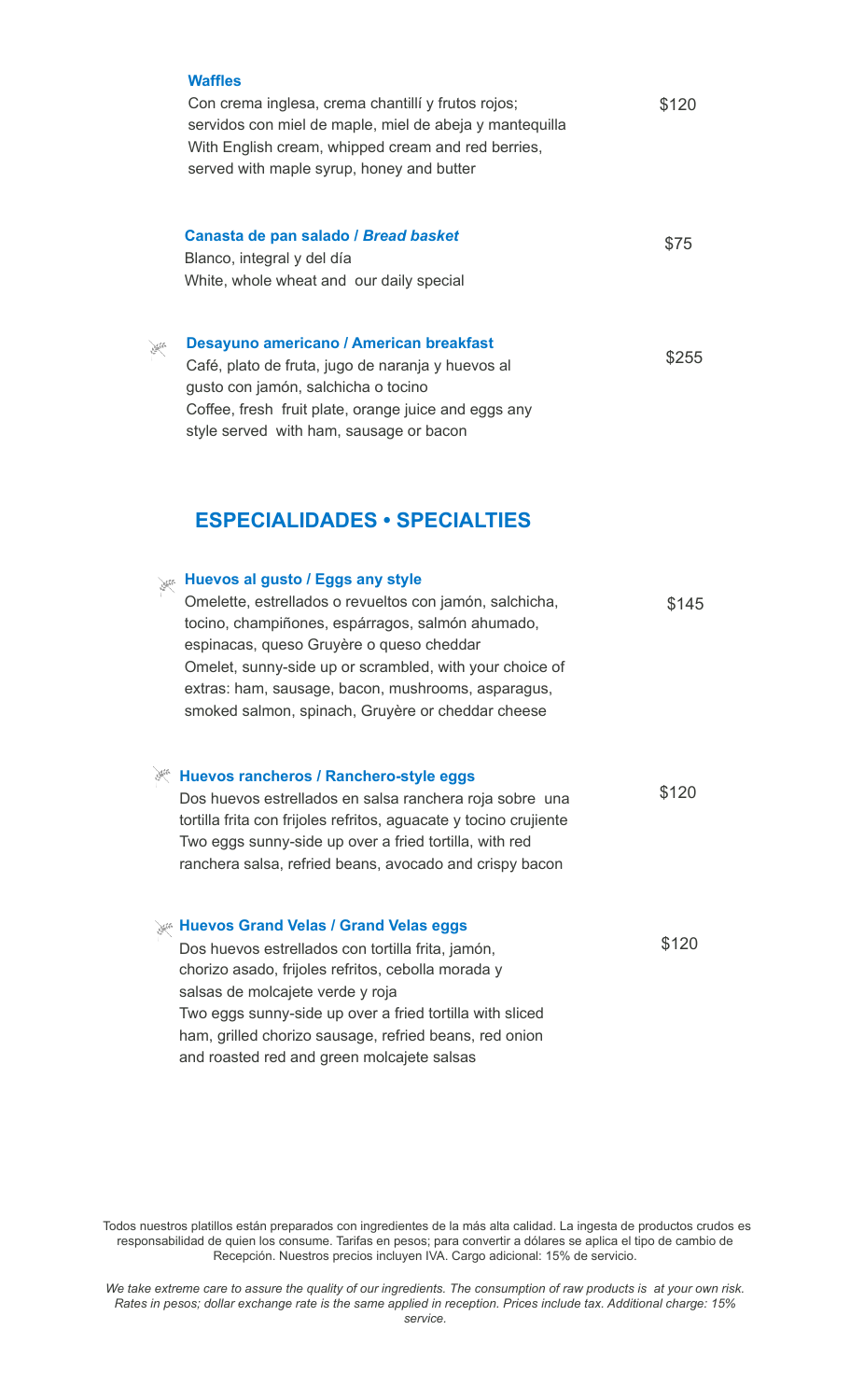| 家              | Omelette de camarón y espinacas<br><b>Shrimp and spinach omelette</b><br>Servido sobre un espejo de salsa cremosa de<br>aguacate con huarache de machaca de marlín<br>Served on a bed of creamy avocado sauce, with a<br>marlin machaca huarache                                                                                                                                                                                                                                                                 | \$175 |
|----------------|------------------------------------------------------------------------------------------------------------------------------------------------------------------------------------------------------------------------------------------------------------------------------------------------------------------------------------------------------------------------------------------------------------------------------------------------------------------------------------------------------------------|-------|
|                | <b>Huevos benedictinos poblanos</b><br><b>Poblano eggs benedict</b><br>Dos huevos pochados sobre bísquet a la mantequilla,<br>cubiertos de rajas poblanas y glaseados en salsa<br>holandesa al tequila / Two poached eggs served over<br>butter biscuits, topped with roasted strips of poblano<br>pepper and glazed with tequila hollandaise sauce                                                                                                                                                              | \$125 |
| 家              | Chilaquiles rojos o verdes / Red or green chilaquiles<br>Tortillas crujientes en cuadritos salteadas en salsa de su<br>elección (tomatillo o ranchera) con cebolla roja fileteada,<br>crema agria, cilantro y queso Cotija (pídalos naturales,<br>con pollo o con huevo estrellado)<br>Crispy tortilla squares sautéed in green tomatillo or red<br>ranchero salsa, with sliced red onion, sour cream,<br>cilantro and Cotija cheese. Order your chilaquiles plain,<br>with chicken or with a sunny-side up egg. | \$145 |
| $\smash\smile$ | Quesadillas integrales de pavo ahumado<br>Whole wheat smoked turkey quesadillas<br>Con queso cheddar reducido en grasa, jamón de pavo<br>ahumado, tortilla integral, salsa mexicana y crema light /<br>Low-fat cheddar cheese and smoked turkey in whole<br>wheat tortillas, served with Mexican salsa and low-fat sour<br>cream                                                                                                                                                                                 | \$120 |
|                | Omelette de espárragos y champiñones<br><b>Mushroom and asparagus omelet</b><br>Con crema roja de molcajete, miniquesadillas de flor de<br>calabaza y perejil frito / Served with a creamy roasted<br>tomato molcajete salsa and mini zucchini flower<br>quesadillas with fried parsley                                                                                                                                                                                                                          | \$165 |
|                | Omelette de claras de huevos / Egg white omelet<br>Servido con queso crema a las finas hierbas, jitomate,<br>cebolla, champiñones y pimiento morrón / Served with<br>herbed cream cheese, tomato, onion, mushrooms and bell<br>pepper                                                                                                                                                                                                                                                                            | \$120 |